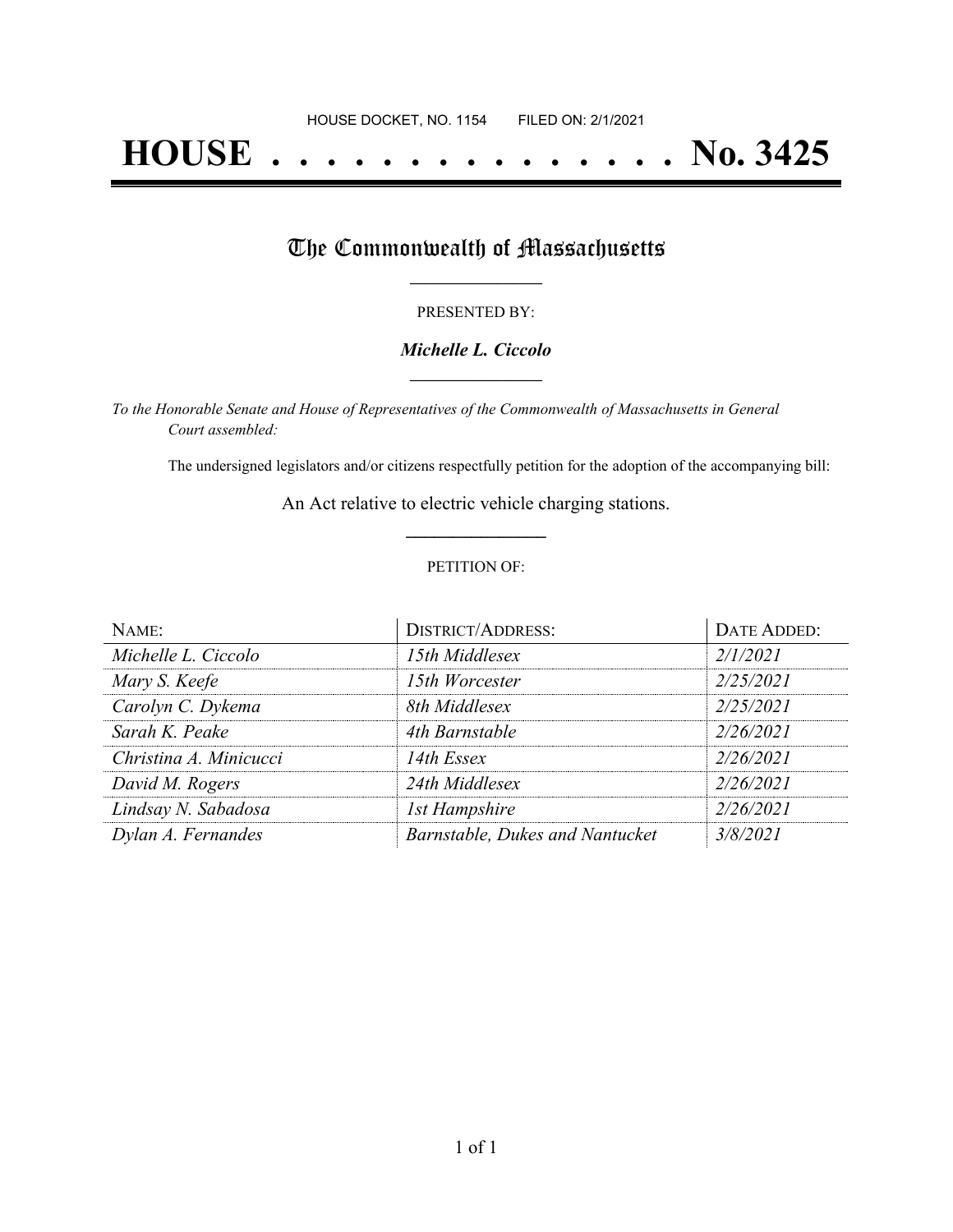#### HOUSE DOCKET, NO. 1154 FILED ON: 2/1/2021

## **HOUSE . . . . . . . . . . . . . . . No. 3425**

By Ms. Ciccolo of Lexington, a petition (accompanied by bill, House, No. 3425) of Michelle L. Ciccolo and others relative to electric vehicle charging stations. Transportation.

### The Commonwealth of Massachusetts

**In the One Hundred and Ninety-Second General Court (2021-2022) \_\_\_\_\_\_\_\_\_\_\_\_\_\_\_**

**\_\_\_\_\_\_\_\_\_\_\_\_\_\_\_**

An Act relative to electric vehicle charging stations.

Be it enacted by the Senate and House of Representatives in General Court assembled, and by the authority *of the same, as follows:*

1 SECTION 1. Definitions

- 2 For the purpose of this section:
- 3 "Electric vehicle charging system" means a system that is designed in compliance with

4 Article 625 of the National Electrical Code and delivers electricity from a source outside an

5 electric vehicle into one or more electric vehicles. An electric vehicle charging system may

6 include several charge points simultaneously connecting several electric vehicles to the system.

7 "Association" means any association of homeowners, community association,

8 condominium association, cooperative, or any other nongovernmental entity with covenants,

9 bylaws, and administrative provisions with which a homeowner's compliance is required.

10 "Owner" means a person or persons who own a separate lot, unit, or interest, along with 11 an undivided interest or membership interest in the common area of the entire project, including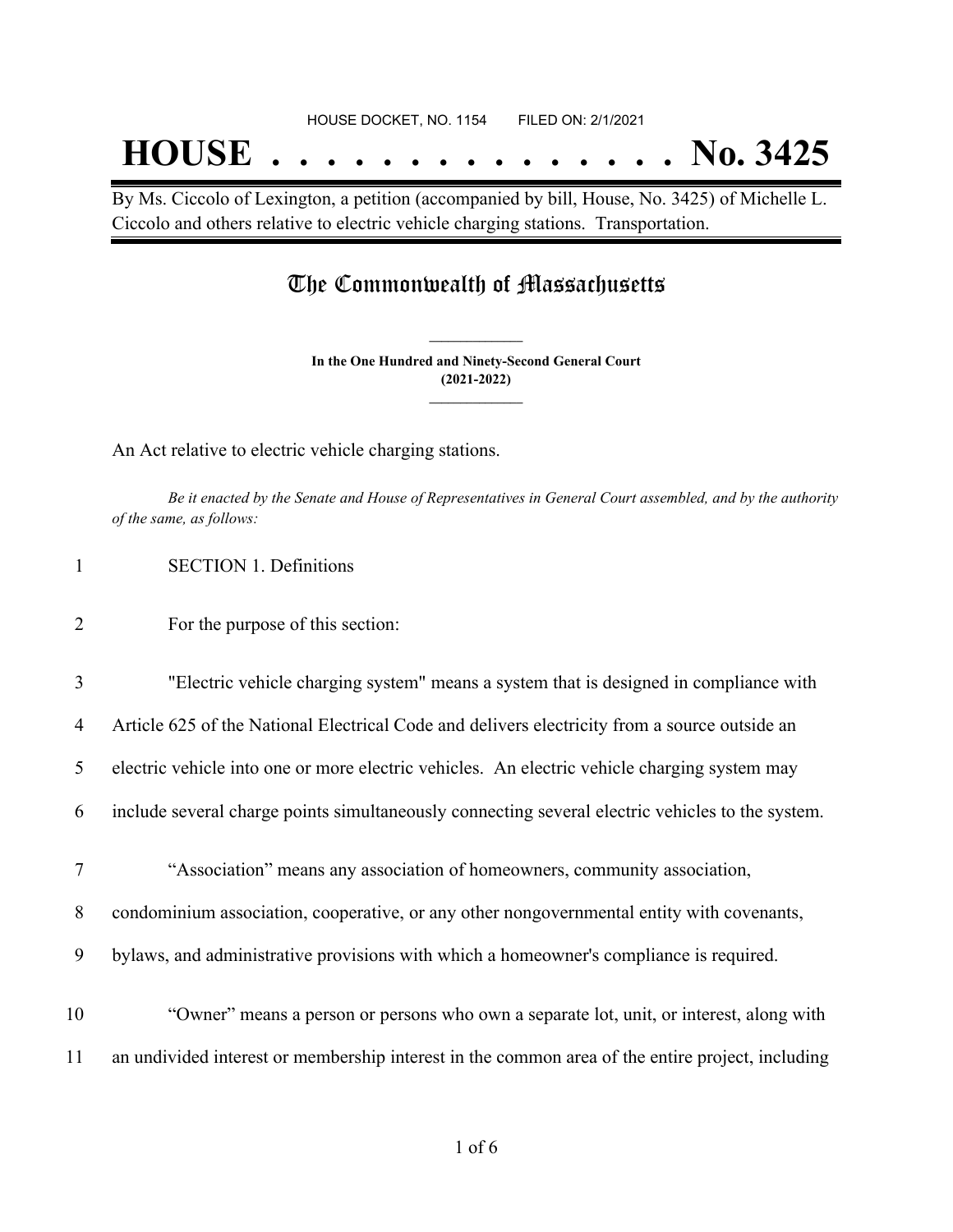but not limited to condominiums, planned unit developments, and parcels subject to a homeowners' association.

 "Separate interest" means the separate lot, unit, or interest to which an owner has exclusive rights of ownership.

 "Dedicated parking space" refers to both parking spaces that are located within an owner's separate interest, as well as parking spaces that are in a common area, but subject to exclusive use rights of an owner, including, but not limited to, a deeded parking space, a garage space, a carport, or a parking space that is specifically designated for use by a particular owner.

 "Reasonable restrictions" means restrictions that do not significantly increase the cost of the station, significantly decrease its efficiency or specified performance, or effectively prohibit the installation altogether.

 "Historic District Commission" means a commission responsible for administering the rules and regulations of a historic district established by a community pursuant to Massachusetts General Laws Chapter 40C.

 "Neighborhood Conservation District" means a district established by a municipal governing body as part of the local zoning code or bylaws for the express purpose of protecting the architectural character of a neighborhood.

 "Municipal Governing Body" means the legislative decision making body of a city or town.

Right of Owner to Install Electric Vehicle Charging Station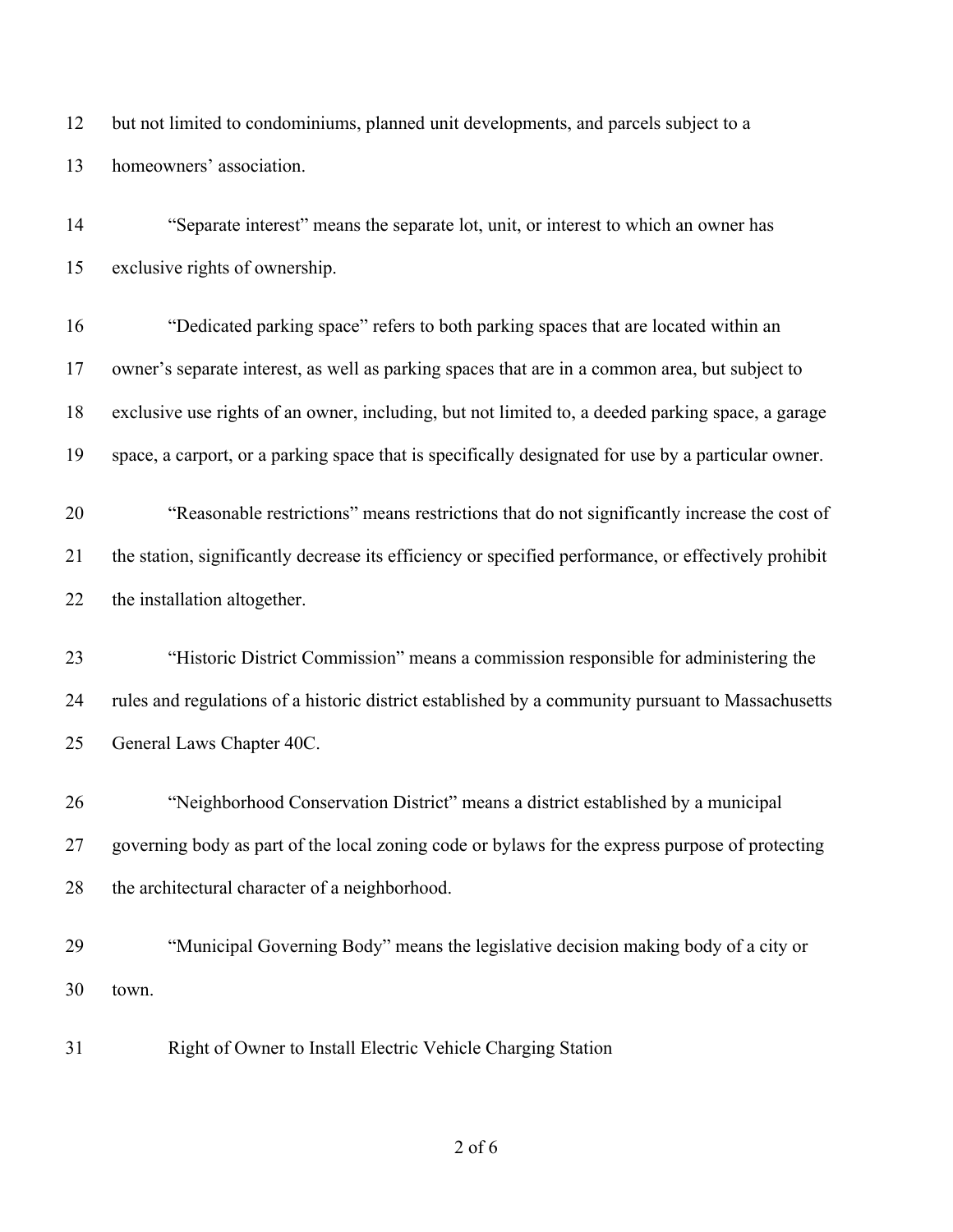| 32 | Associations, Historic District Commissions (HDCs), and Neighborhood Conservation                    |
|----|------------------------------------------------------------------------------------------------------|
| 33 | Districts (NCDs) may not prohibit or unreasonably restrict an owner from installing an electric      |
| 34 | vehicle charging station on or in areas subject to their separate interest, on or in areas to which  |
| 35 | they have exclusive use, or on a common element, so long as it was within a reasonable distance      |
| 36 | of the dedicated parking space. Nothing in this section shall be construed to prohibit an            |
| 37 | association, HDC, or NCD from making reasonable restrictions as defined in Section 1.                |
| 38 | Rules and Regulations                                                                                |
| 39 | A. Installation of any electric vehicle charging station is subject to the following                 |
| 40 | provisions:                                                                                          |
| 41 | a) The electric vehicle charging station must be installed at the owners' expense;                   |
| 42 | b) The electric vehicle charging station must be installed by a licensed contractor and/or           |
| 43 | electrician;                                                                                         |
| 44 | c) An electric vehicle charging station shall meet all applicable health and safety                  |
| 45 | standards and requirements imposed by national, state, and local authorities, as well as all other   |
| 46 | applicable zoning, land use or other ordinances, or land use permits.                                |
| 47 | B. The association, HDC, or NCD may require an owner to submit an application before                 |
| 48 | installing a charging station, subject to the following provisions:                                  |
| 49 | a) If the association, HDC, or NCD requires such an application, the application shall be            |
| 50 | processed and approved by the association, HDC, or NCD in the same manner as an application          |
| 51 | for approval of an architectural modification to the property, and shall not be willfully avoided or |
| 52 | delayed;                                                                                             |

of 6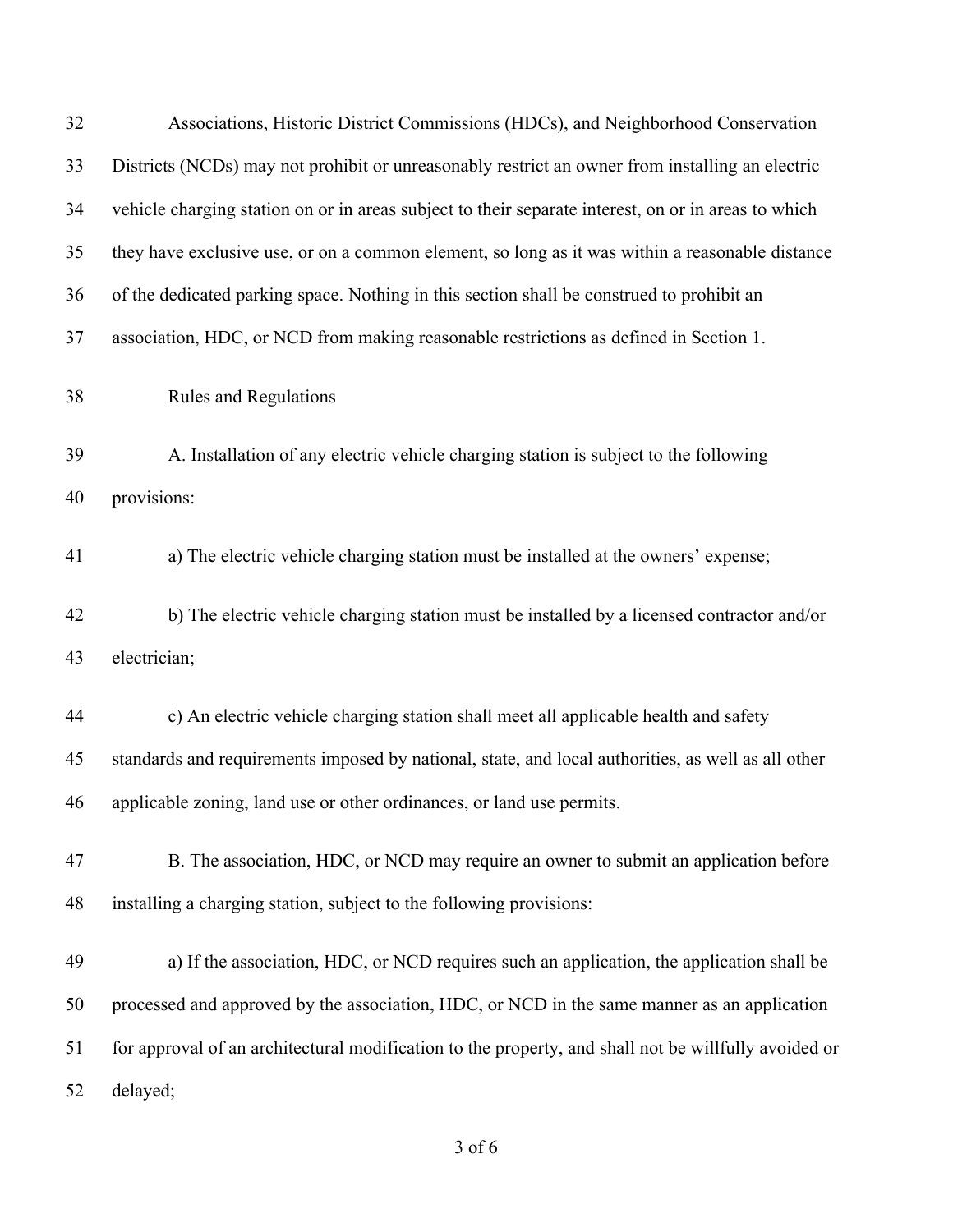| 53 | b) The association, HDC, or NCD shall approve the application if the owner complies             |
|----|-------------------------------------------------------------------------------------------------|
| 54 | with the association, HDC, or NCD's architectural standards and the provisions of this section; |
| 55 | c) The approval or denial of an application shall be in writing;                                |
| 56 | d) If an application is not denied in writing within 60 days from the date of receipt of the    |
| 57 | application, the application shall be deemed approved, unless that delay is the result of a     |
| 58 | reasonable request for additional information;                                                  |
| 59 | e) The association, HDC, or NCD may not assess or charge the owner any fees for the             |
| 60 | placement of any electric vehicle charging station, beyond reasonable fees for processing the   |
| 61 | application, provided that such fees exist for all applications for approval of architectural   |
| 62 | modifications.                                                                                  |
| 63 | Rights and Responsibilities of Ownership                                                        |
| 64 | A. The owner and each successive owner of the separate interest or with exclusive rights        |
| 65 | to the area where the electric vehicle charging system is installed is responsible for:         |
| 66 | a) disclosing to prospective buyers the existence of any charging station of the owner and      |
|    | the related responsibilities of the owner under this section.                                   |
| 67 |                                                                                                 |
| 68 | b) disclosing to prospective buyers if the owner intends to remove the station in order to      |
| 69 | install it at their new place of residence.                                                     |
| 70 | c) costs for the maintenance, repair, and replacement of the electric vehicle charging          |

of 6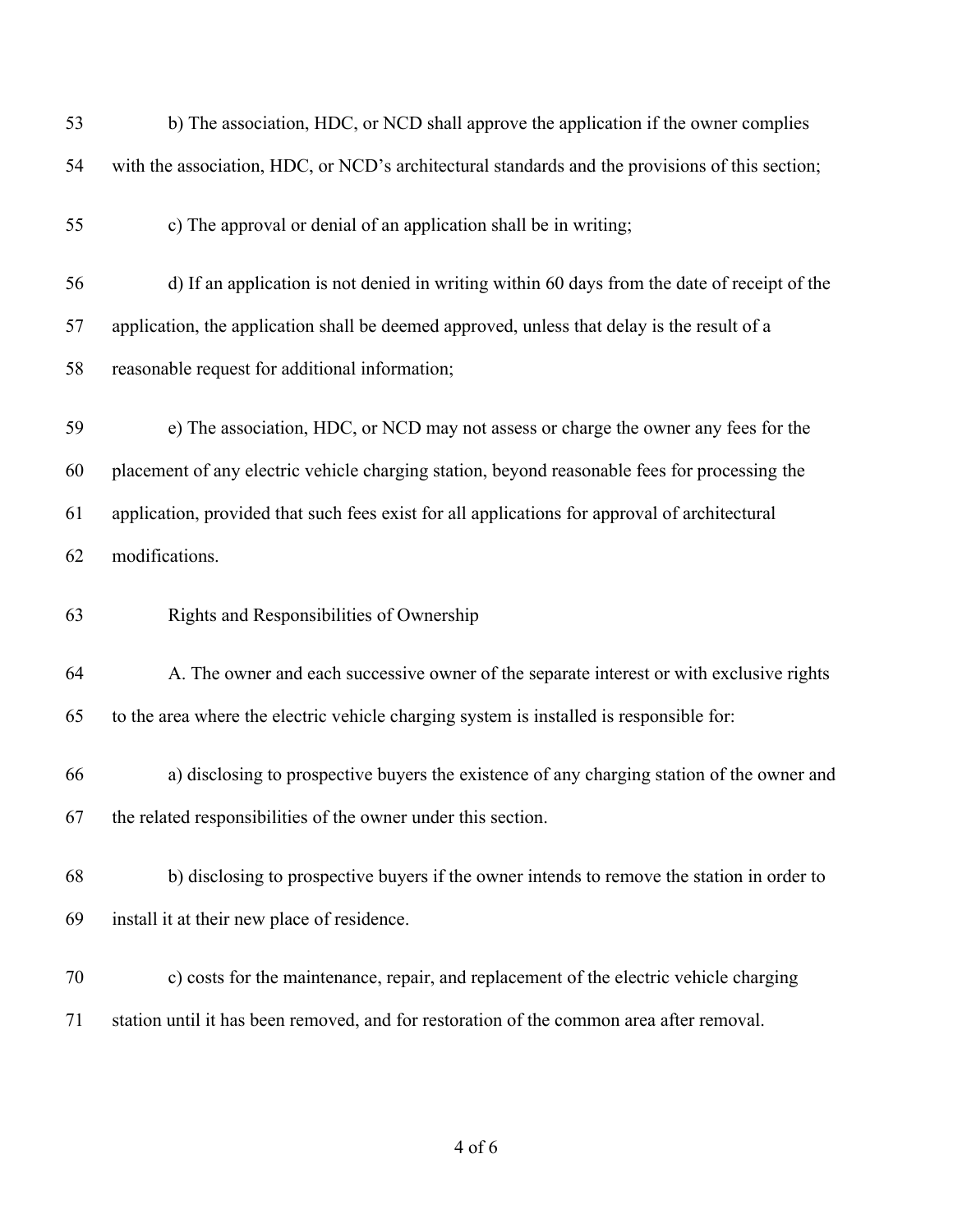d) costs for damage to the electric vehicle charging station, common area, exclusive common area, or separate interests resulting from the installation, maintenance, repair, removal, or replacement of the charging station.

 e) the cost of electricity associated with the electric vehicle charging station. Pursuant to this clause, the owner must connect the electric vehicle charging station to their own electricity utility account unless the licensed contractor performing the installation deems that to be impossible. In this circumstance, the association, HDC, or NCD shall allow the owner to connect the electric vehicle charging station to the common electricity account, but may require reimbursement by the owner to the association, HDC, or NCD for the electricity costs, per the owner's responsibility for such costs.

 f) removing the electric vehicle charging station if reasonably necessary for the repair, maintenance, or replacement of any property of the association, HDC, NCD, or of separate interests.

#### Common Area Electric Vehicle Charging Stations

86 A. An association may install an electric vehicle charging station in the common area for the use of all members of the association and, in that case, the association shall develop appropriate terms of use for the charging station.

Severability

 The provisions of this section are severable, and if any provision, or portion thereof, should be held to be unconstitutional or otherwise invalid by any court of competent jurisdiction,